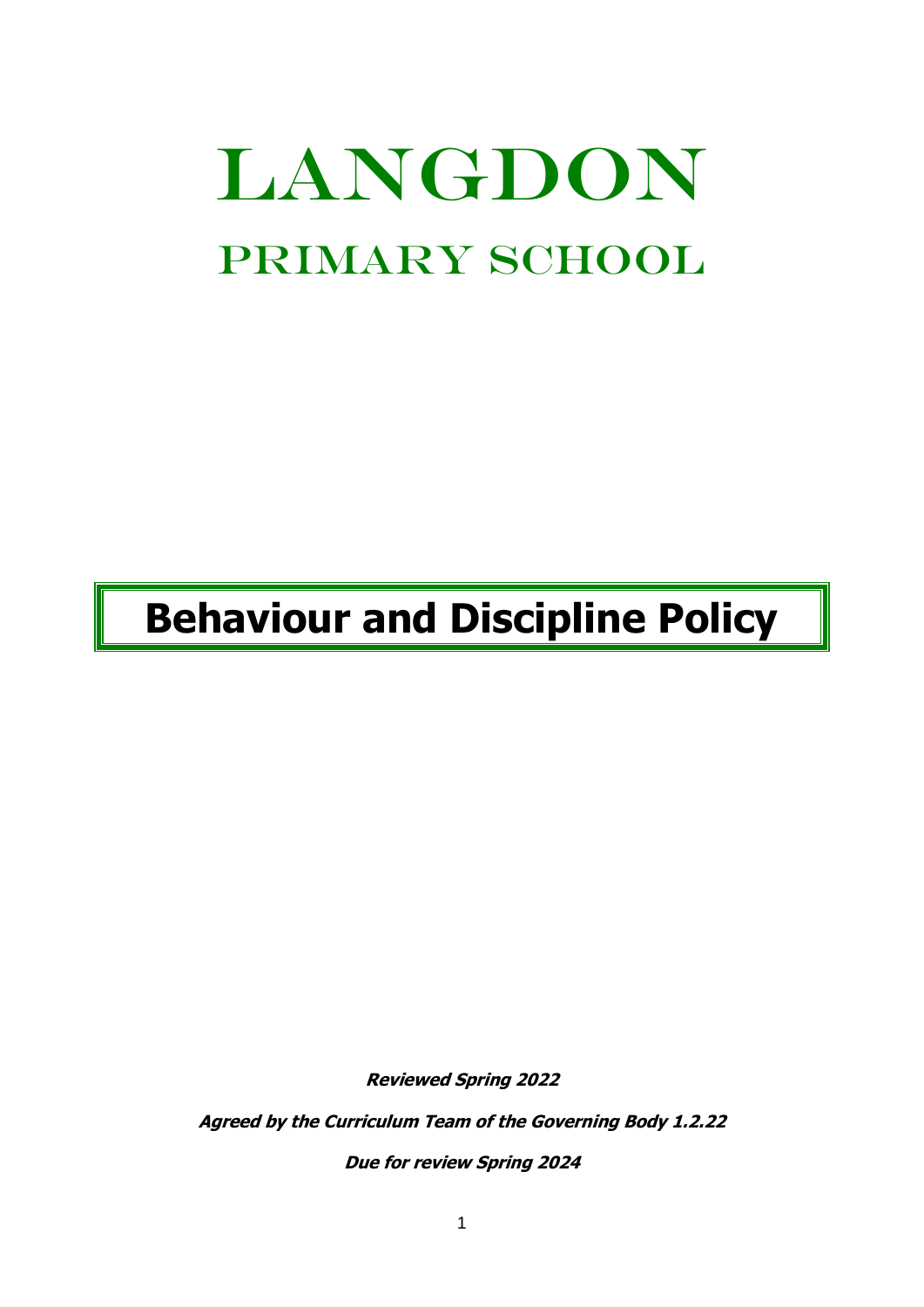### **Policy on Behaviour and Discipline**

#### **1 Principles and Responsibilities**

- 1.1 Every child has the right to feel safe and to learn but no child has the right to disrupt the safety or learning of others.
- 1.2 All members of the school community have a responsibility to uphold the school behaviour policy and to safeguard the reputation of the school.

#### **2 Aims and objectives**

- 2.1 It is a primary aim of our school that every member of the school community feels valued and respected and that each person is treated fairly and well. We are a caring community, whose values are built on mutual trust and respect for all. The school's behaviour policy is therefore designed to support the way in which all members of the school can live and work together in a supportive way. It aims to promote an environment in which everyone feels happy, safe and secure and where every child is able to effectively learn.
- 2.2 The school has a number of rules but our behaviour policy is not primarily concerned with rule enforcement. It is a means of promoting good relationships, so that people can work together with the common purpose of helping everyone to learn. This policy supports the school community in aiming to allow everyone to work together in an effective and considerate way.
- 2.3 The school expects every member of the school community to behave in a considerate way towards others.
- 2.4 Staff, Governing Body members, visitors and volunteers are expected to treat all children fairly and apply this behaviour policy in a consistent way.
- 2.5 This policy aims to help children grow in a safe and secure environment, and to become positive, responsible and increasingly independent members of the school community.
- 2.6 The school rewards good behaviour, as it believes that this will foster an ethos of kindness and cooperation. This policy is designed to promote good behaviour, rather than merely deter anti-social behaviour.

#### **3 Rules**

- 3.1 The school has an agreed set of rules that are relevant to all learning and social situations within the school environment. The rules are as follows:
	- Think before you act, count to ten.
	- Learn as much as you can and let others do the same.
	- Care for everyone and everything.
- 3.2 The class teacher discusses the school rules with each class at the beginning of the school year and throughout the year as appropriate. In addition to the school rules, each class may also have its own classroom code, which will be agreed by the children and displayed on the wall of the classroom. In this way, every child in the school knows the standard of behaviour that we expect in our school. If there are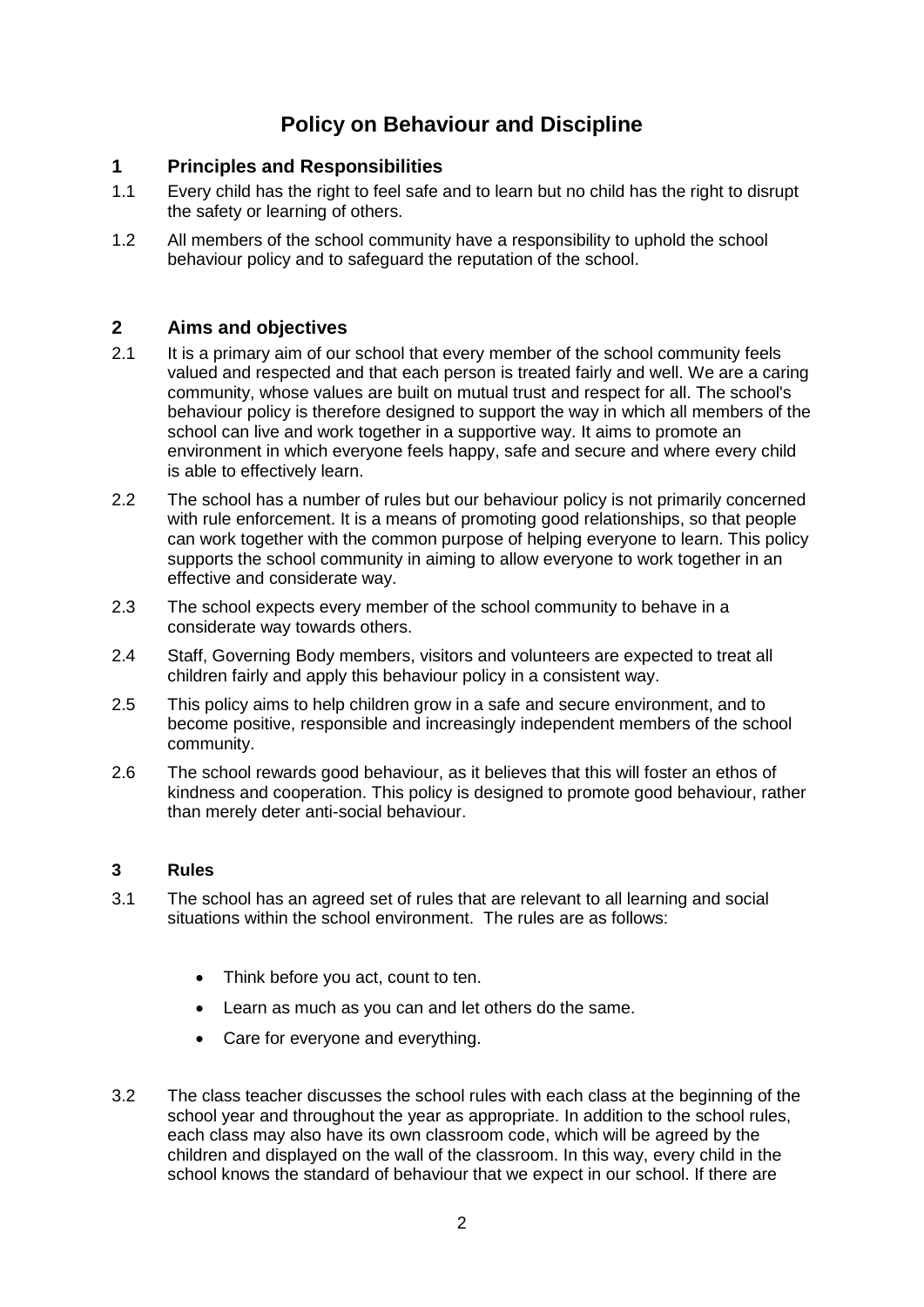incidents of poor or anti-social behaviour, the class teacher discusses these with the whole class.

#### **4 Rewards and Sanctions**

4.1 Rewards should be plentiful and focused on the positive behaviours that we wish to see in school, including for example, polite manners, taking pride in a piece of work or putting in especial effort to learn well. They should be used for all children equitably. However, at times children who are finding managing positive behaviour challenging may need additional reinforcement in the form of rewards. This remains an equitable system in that by offering additional rewards the opportunity for equitable safety and learning for all is more likely to exist.

Rewards can include:

- Praise
- **Stickers**
- Certificates or notes home to inform parents and carers of good work/behaviour
- Individual additional free choice time eg. play time/computer time/time with an adult
- Class rewards such as balloon time/a short DVD
- Visit to the Head Teacher, name recorded in the Achievements Book
- A letter sent home by the Head Teacher to congratulate a child on their effort
- Star Gallery an opportunity for excellent effort in work or behaviour to be recorded in the Achievement Assembly and displayed in the school hall
- 4.2 The school acknowledges all the efforts and achievements of children, both in and out of school. The Achievement Book contains information regarding children's achievement
- 4.3 The school employs a number of sanctions to enforce the school rules, and to ensure a safe and positive learning environment. We employ each sanction appropriately to each individual situation.
- 4.4 There are six sanctions which will be applied in order:
	- Stage 1: Reminder

A discussion with the child to alert them to the fact that they have broken one of the school rules, an explanation of why and a reminder of what behaviour is expected of them.

#### Stage 2: Warning

A second reminder that the child's behaviour is unacceptable and that they are continuing to break the rules of the school. A warning is given that subsequent sanctions hold consequences which infringe free time and/or may involve a visit to the Head when the child's behaviour will be discussed.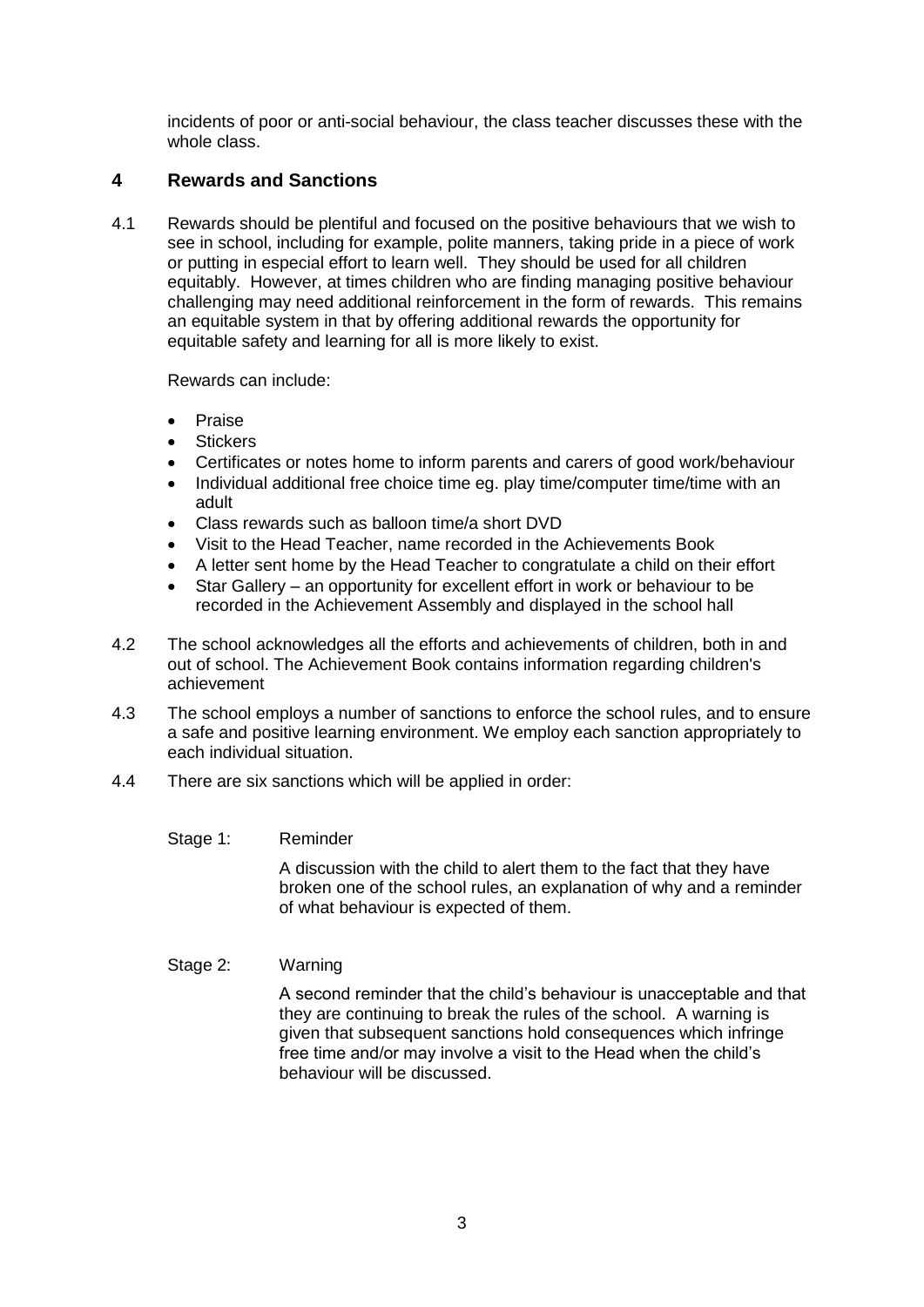- Stage 3: Time Out The child loses some free time eg. break or lunchtime play, in order to make up for the learning time they have lost due to inappropriate behaviour in class.
- Stage 4: Visit to the Head Teacher

The Head Teacher will discuss with the child the behaviour that is preventing learning for themselves and/or other children. They will record this discussion with the child on a 'Think Sheet'. This will enable the child to see what they were doing that is unacceptable and what they should have been doing at the time of breaking the rules and the effect that this will have on their learning. The 'Think Sheet' will be placed in the child's school record file.

Stage 5: Telephone call home

The Head Teacher will contact the child's parents in order to inform them of their child's inappropriate behaviour. The parent will then be asked to speak to their child to reinforce the school rules and expected standards of behaviour.

Stage 6: Parent and child interview with the Head Teacher

At this meeting expectations for behaviour will be very clearly outlined as will the consequences and sanctions should these not be met. A Personal Education Plan may be drawn up as an agreement between all parties of expectations, strategies to be employed to support the child in managing their behaviour and of the consequences should the child's behaviour fail to improve. This may include after school or weekend detentions, loss of free time (eg. breaks and lunchtime play) over an extended period of time or fixed term exclusions, although these will only be used as a last resort.

- 4.5 If a child is involved in an act of violence or bullying then Stage 3 or Stage 4 is immediately used, as appropriate to the incident. The Head Teacher may involve parents where such incidents have occurred.
- 4.6 The school maintains an ethos of good behaviour in which all individuals are respected and does not tolerate bullying of any kind, including on-line, virtual or cyber-bullying. Bullying is defined, in line with DfE guidance, as ' . . . behaviour by an individual or group, repeated over time, that intentionally hurts another individual or group either physically or emotionally.' Our curriculum and teaching includes many opportunities to discuss and address diversity, inclusion and prejudice. Staff are mindful of signs of bullying including that which is motivated by prejudice against particular groups, for example on the grounds of race, religion, gender, sexual orientation, special educational needs or disabilities or because a child is adopted, in care or has caring responsibilities.
- 4.7 If we discover that physical or emotional bullying or intimidation has taken place, we act immediately to support pupils who are being bullied and to stop any further occurrences of such behaviour. While it is very difficult to eradicate bullying, we do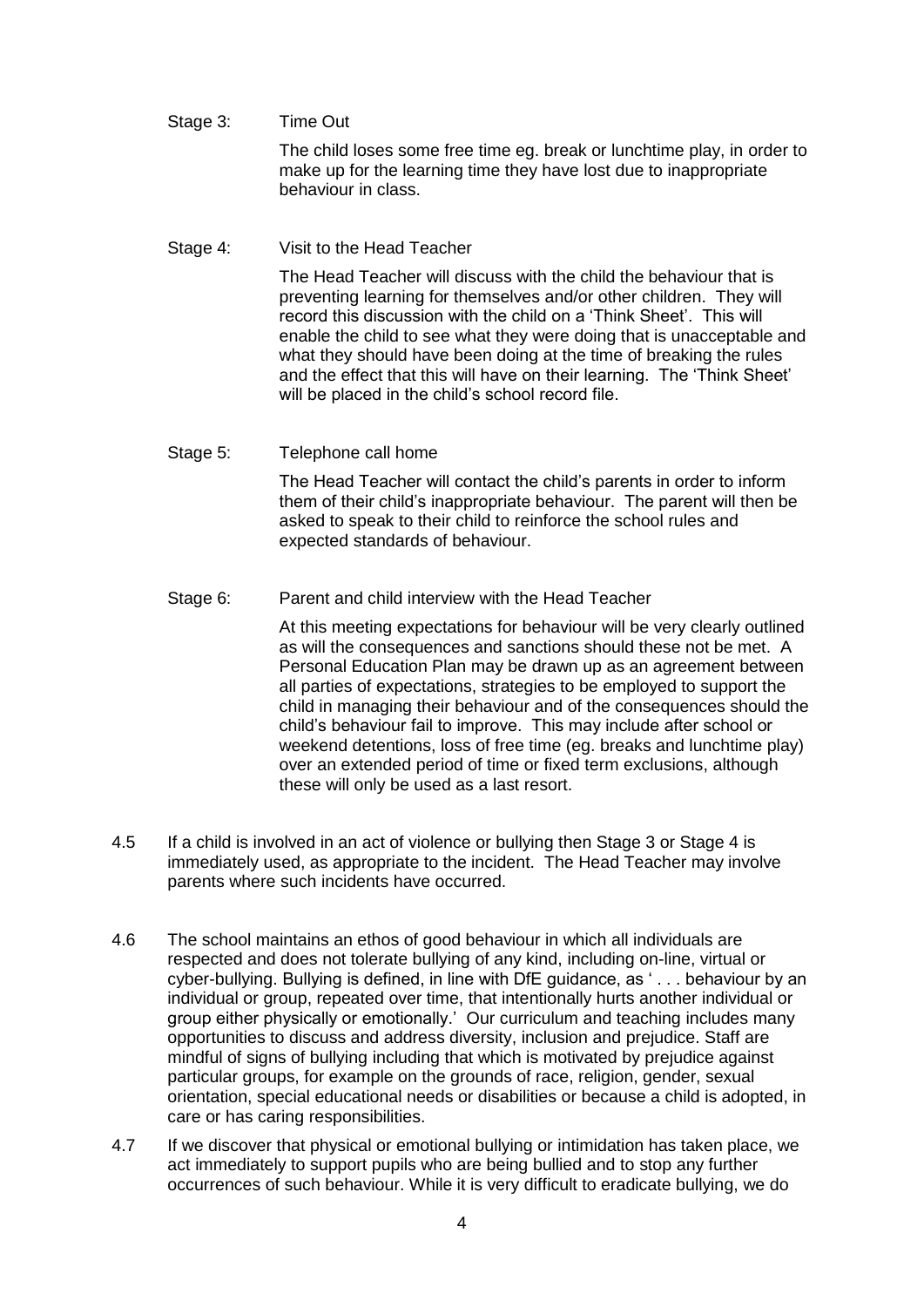everything in our power to ensure that all children learn in a safe and calm environment that is free from fear or disruption and in which education is the primary focus. A range of strategies are used to support children who are bullied to and address the bullying behaviour, including school sanctions, detentions and exclusions, restorative approaches and alternative provision within the school.

- 4.8 The safety of the children in the school is paramount in all situations. Therefore, if a child's behaviour causes a serious risk to the Health and Safety of others then they may be prevented from participating in or continuing an activity.
- 4.9 All members of staff are aware of the regulations regarding the use of force by teachers, as set out in DFE guidance. Staff (or any individual the Head Teacher has delegated to be temporarily in charge of children such as parent helpers or volunteers) only intervene physically to control or restrain children in order to prevent a child causing disorder, injury to another person, damage to property or equipment or if a child is in danger of hurting him/herself. The actions that we take are in line with government guidelines on the restraint of children. Reasonable force will never be used as a means of punishment. Restraint will only be used as a last resort when all other strategies have been attempted.
- 4.10 Parents will always be informed if their child has been restrained. They will be given details about why restraint was used and how the child was held. A written incident report will be placed in the child's school record file by the member of staff who has restrained the child and any other members of staff or visitors to the school who have witnessed the event.
- 4.11 Staff will not automatically be suspended where they are subject to an accusation that use of force has been unreasonable, or if they have been accused of misconduct in relation to this. The Head Teacher and Governing Body will draw upon the procedures set out in the school policy 'Allegations of Abuse against Staff' to investigate the allegation and when setting out the pastoral support staff will receive.

#### **5 The role of the class teacher**

- 5.1 It is the responsibility of class teachers to ensure that the school rules are enforced in their classes, and that their classes behave in a responsible manner during lesson time.
- 5.2 The class teachers in our school have high expectations of the children with regard to behaviour and they strive to ensure that all children work to the best of their ability.
- 5.3 The class teacher treats each child fairly and enforces the classroom code consistently. The teachers treat all children in their classes with respect and understanding.
- 5.4 If a child misbehaves repeatedly in class, the class teacher keeps a record of all such incidents. In the first instance, the class teacher deals with incidents him/herself in the agreed manner. However, if inappropriate and disruptive or damaging behaviour continues, the class teacher seeks help and advice from the Head Teacher.
- 5.5 The class teacher liaises with external agencies, as necessary, to support and guide the progress of each child.
- 5.6 The class teacher reports to parents and carers about the progress of each child in their class, in line with the whole-school policy. The class teacher may also contact a parent if there are concerns about the behaviour or welfare of a child.

#### **6 The role of the Head Teacher**

6.1 It is the responsibility of the Head Teacher to implement the school behaviour policy consistently throughout the school, and to report to governors, when requested, on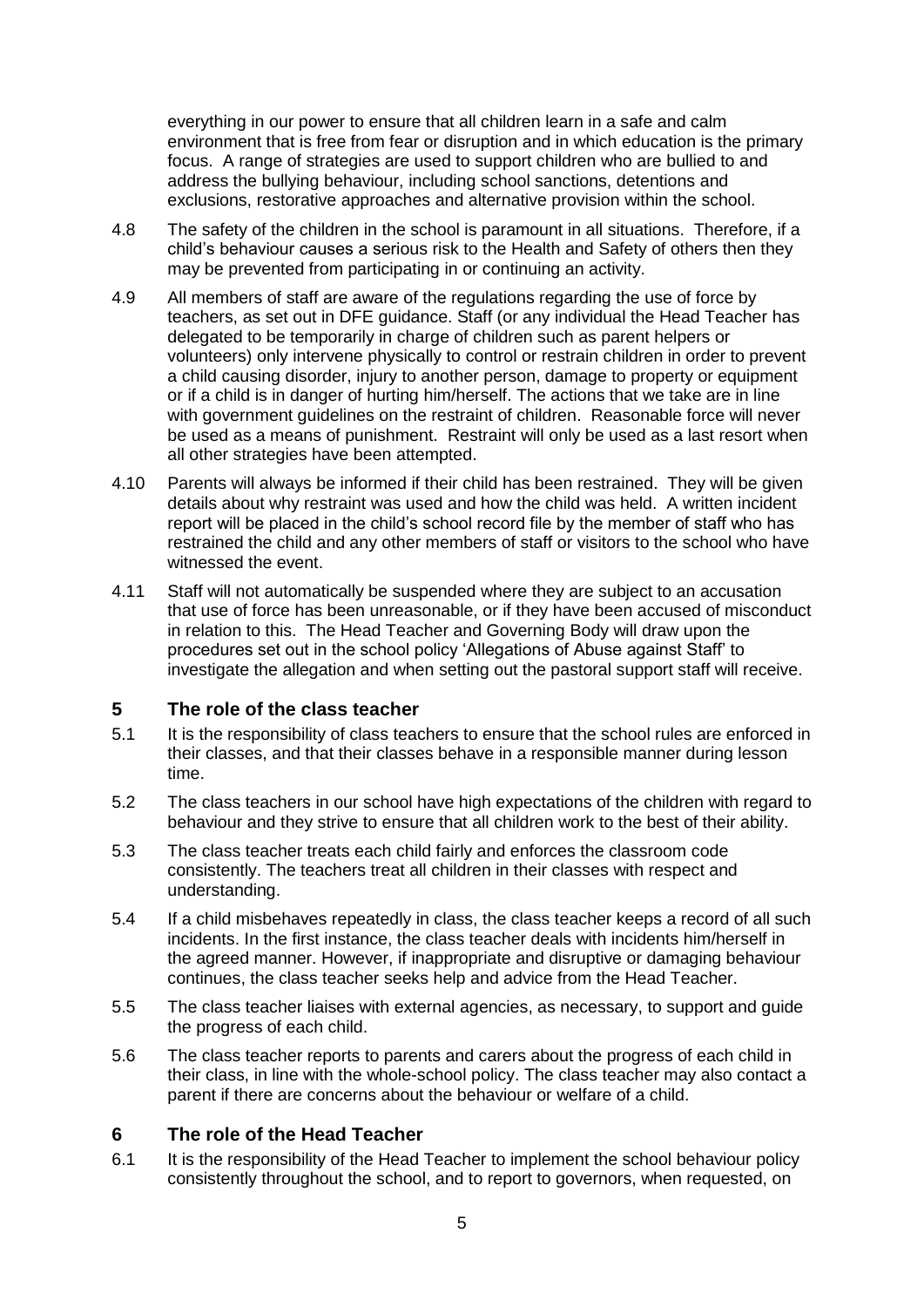the effectiveness of the policy. It is also the responsibility of the Head Teacher to ensure the health, safety and welfare of all children in the school.

- 6.2 The Head Teacher supports the staff by implementing the policy, by setting the standards of behaviour and by supporting staff in their implementation of the policy.
- 6.3 The Head Teacher ensures records of all reported serious incidents of misbehaviour are included in the child's school record file.
- 6.4 The Head Teacher has the responsibility for giving fixed-term exclusions to individual children for serious acts of misbehaviour. For repeated or very serious acts of antisocial behaviour, the Head Teacher may permanently exclude a child. These actions are taken only after the school governors have been notified.

#### **7 The role of parents and carers**

- 7.1 The school collaborates actively with parents and carers so that children receive consistent messages about how to behave at home and at school.
- 7.2 We explain the school rules in the School Prospectus and we expect parents and carers to read them and support them.
- 7.3 We try to build a supportive dialogue between the home and the school, and we inform parents and carers immediately if we have concerns about their child's welfare or behaviour.
- 7.4 If the school has to use reasonable sanctions to punish a child, we expect parents and carers to support the actions of the school. If parents and carers have any concerns about the way that their child has been treated, they should initially contact the class teacher. If the concern remains, they should contact the head teacher and/or the school governors. If these discussions cannot resolve the problem, a formal grievance or appeal process can be implemented (see Complaints Policy).

#### **8 The role of governors**

- 8.1 The governing body has the responsibility of setting down these general guidelines on standards of discipline and behaviour and of reviewing their effectiveness. The governors support the Head Teacher in adhering to these guidelines.
- 8.2 The Head Teacher has the day-to-day authority to implement the school's policy on behaviour and discipline but governors may give advice to the Head Teacher about latest guidance and particular disciplinary issues. The Head Teacher must take this into account when making decisions about matters of behaviour.

#### **9 Fixed-term and permanent exclusions**

- 9.1 We do not wish to exclude any child from school, but sometimes this may be necessary. The school has therefore adopted the standard national list of reasons for exclusion, and the standard guidance, called Exclusion from maintained schools, academies and pupil referral units in England Statutory guidance for those with legal responsibilities in relation to exclusion (updated September 2017). We recognise the legislative duty on schools and local authorities to make full-time educational provision for excluded pupils from day 6 of their exclusion, the duty on parents and carers to ensure their child is not present in a public place during the first five days of an exclusion, and the duty on heads to offer the parent a reintegration interview in respect of certain fixed-period exclusions.
- 9.2 Only the Head Teacher (or the acting Head Teacher) has the power to exclude a child from school. The Head Teacher may exclude a child for one or more fixed periods, for up to 45 days in any one school year. In extreme and exceptional circumstances, the Head Teacher may exclude a child permanently. It is also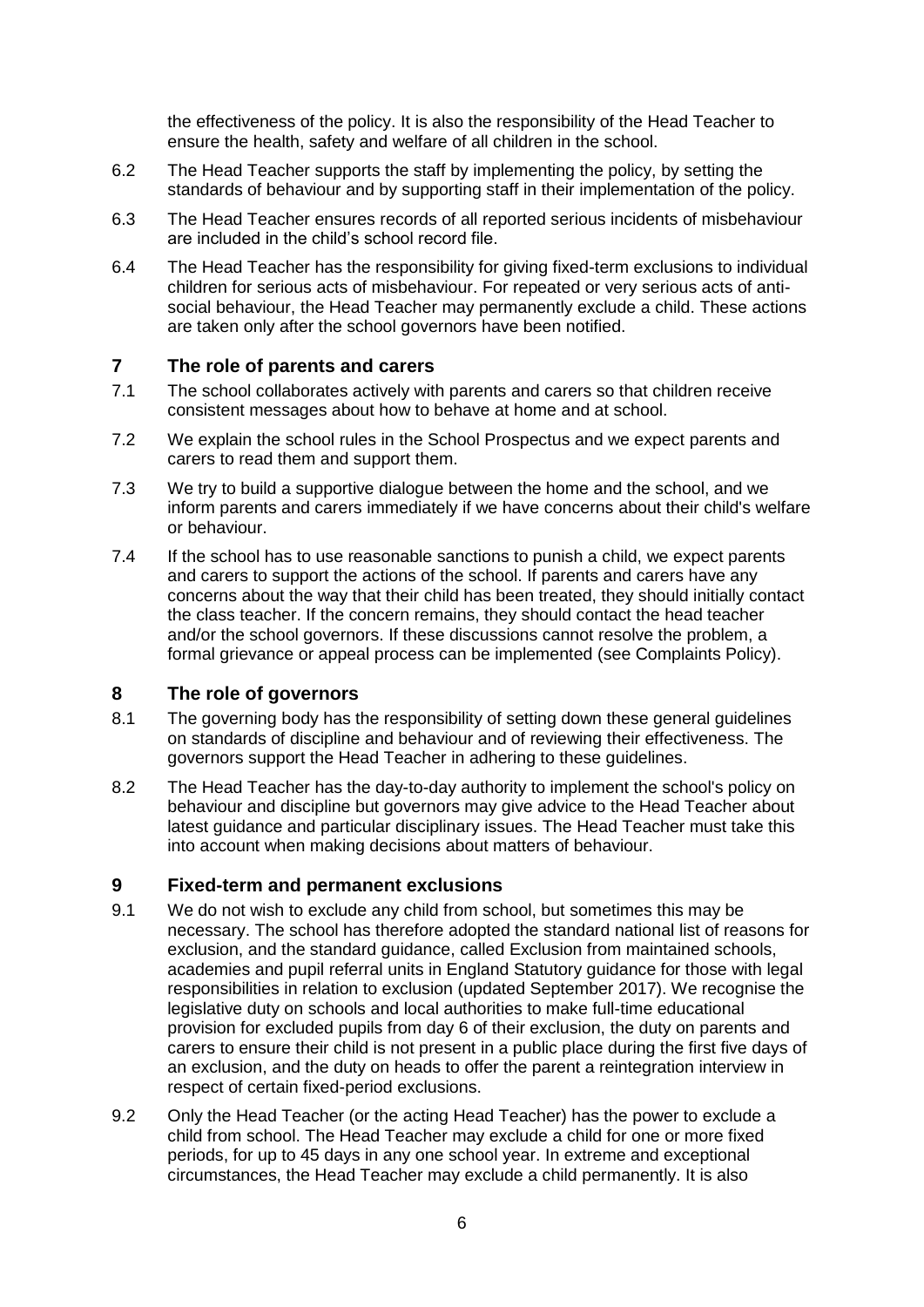possible for the Head Teacher to convert a fixed-term exclusion into a permanent exclusion, if the circumstances warrant this.

- 9.3 If the Head Teacher excludes a child, she informs the parents or carers immediately, giving reasons for the exclusion. At the same time, the Head Teacher makes it clear to the parents or carers that they can, if they wish, make representations to or appeal against the decision to the governing body, depending upon the length of the exclusion. The school informs the parents or carers how to make any such representations or appeal.
- 9.4 The Head Teacher informs the LA and the governing body about any permanent exclusion, and about any fixed-term exclusions beyond five days in any one term.
- 9.5 The governing body itself cannot either exclude a child or extend the exclusion period made by the Head Teacher.
- 9.6 The governing body has a discipline committee which is made up of three members. This committee considers any exclusion appeals on behalf of the governors.
- 9.7 When an appeals panel meets to consider an exclusion, they consider the circumstances under which the child was excluded, consider any representation by parents/carers and the LA and consider whether the child should be reinstated.
- 9.8 If the governors' appeals panel decides that a child should be reinstated, the Head Teacher must comply with this ruling.

#### **10 Screening and Searching Pupils**

- 10.1 Headteachers and authorised staff can use such force as is reasonable given the circumstances to conduct a search for the following "prohibited items":
	- knives and weapons
	- alcohol
	- illegal drugs
	- stolen items
	- tobacco and cigarette papers
	- fireworks
	- pornographic images

• any article that has been or is likely to be used to commit an offence, cause personal injury or damage to property.

Force **cannot** be used to search for items banned under the school rules.

10.2 Where a member of staff has reason to believe that an incident of on-line, virtual or cyber-bullying has occurred, they can sieze any device that has been brought into school and examine data or files, and delete these where there is good reason to do so. There is no requirement on staff to have parental consent to search through a young person's device, such as a mobile phone. If a member of staff has evidence of, or reason to suspect, that a criminal offence has occurred, they must pass this to the police, without deleting the information, for further investigation.

#### **11 'Prohibited item' incidents**

11.1 It is the policy of this school that no child should bring any item on the prohibited item list including any drug, legal or illegal, to school.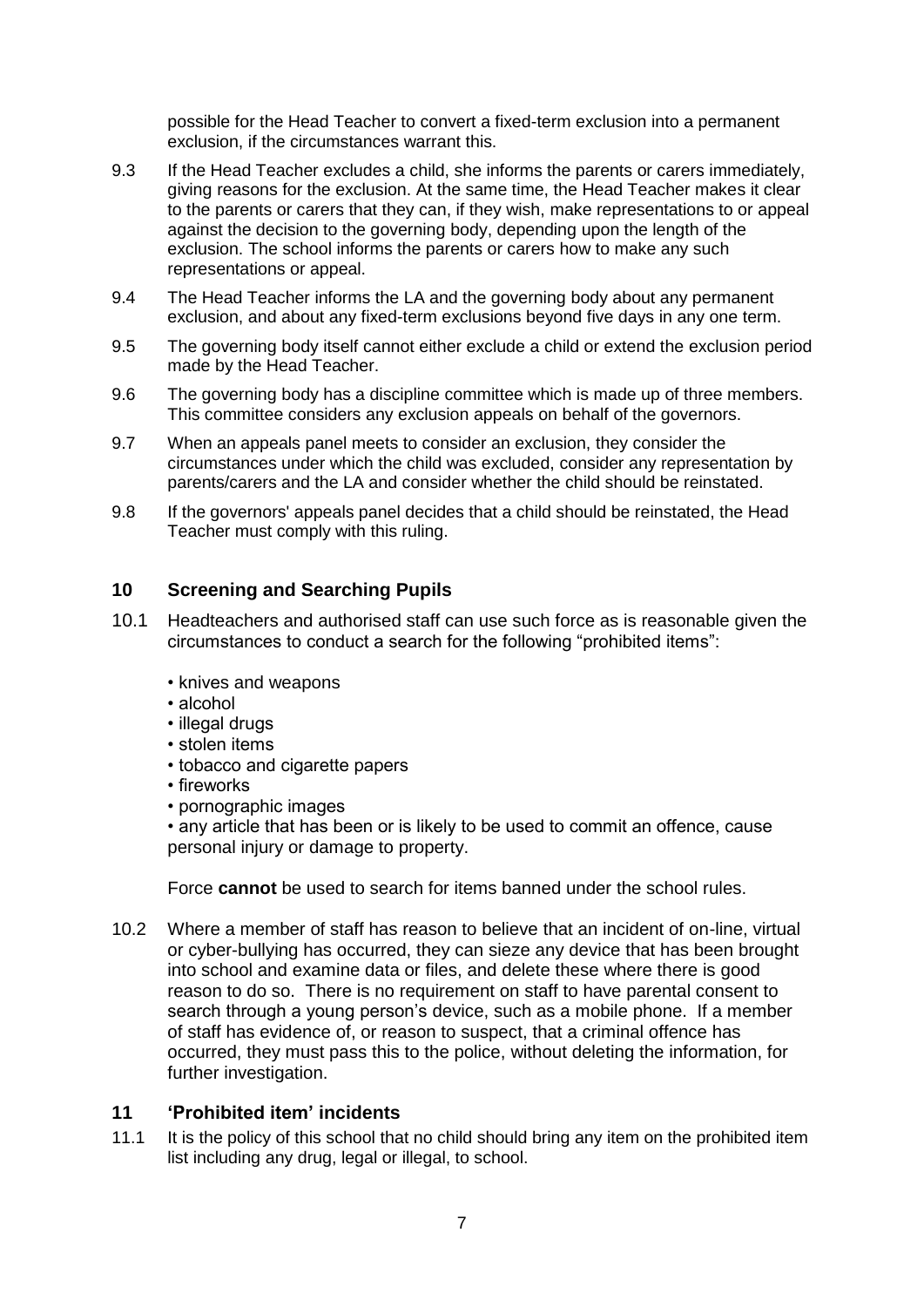- 11.2 If a child needs medication during the school day, the parent or guardian should notify the school and ask permission for the medication to be brought. This should be taken directly to the school office for safekeeping. Any medication needed by a child while in school must be taken under the supervision of a teacher or other adult worker and recorded according to school medication and first aid procedures.
- 11.3 The school will take very seriously misuse of any drugs or substances such as glue, other solvents, tobacco or alcohol. The parents or guardians of any child involved will always be notified. Any child who deliberately brings items into school for the purpose of misuse will be punished by a fixed-term exclusion. The child will not be readmitted to the school until a parent or guardian of the child has visited the school and discussed the seriousness of the incident with the Head Teacher. If the offence is repeated, the child will be permanently excluded and the police and social services will be informed.
- 11.4 If any child is found to be suffering from the effects of alcohol, drugs or other substances, arrangements will be made for that child to be taken home.
- 11.5 Adults who are found to have brought illegal substances into school will be dealt with according to the terms of the Staff Discipline, Conduct and Grievances Policy.
- 11.6 If a child is found to have deliberately brought illegal substances into school, and is found to be distributing these to other pupils for money, the child will be permanently excluded from the school. The police and social services will also be informed.

#### **12 Power to Discipline Beyond the School Gate**

- 12.1 Disciplining beyond the school gate covers our response to all non-criminal bad behaviour and/or bullying that occurs anywhere off the school premises and which is witnessed by a member of staff or reported to the school, for example, where the behaviour has repercussions for the orderly running of the school; poses a threat to another pupil or member of the public or could adversely affect the reputation of the school.
- 12.2 School sanctions will apply where pupils engage in poor or anti-social behaviour that takes place on any school organised activity that occurs off the school premises such as trips and residential visits. Any behaviour which is deemed inappropriate on this sort of activity may well result in pupils being banned from future out of school activities.
- 12.3 Sanctions will also apply to poor or anti-social behaviour that occurs when pupils are travelling to or from school.
- 12.4 In all circumstances the Head Teacher will consider whether to notify the police of actions taken against the pupil. If the behaviour is criminal or poses a serious threat to a member of the public, the police will always be informed.

#### **13 Monitoring and review**

- 13.1 The Head Teacher monitors the effectiveness of this policy on a regular basis. She also reports to the governing body on the effectiveness of the policy and, if necessary, makes recommendations for further improvements.
- 13.2 The school keeps a variety of records concerning incidents of misbehaviour. The class teacher records minor classroom incidents. The Head Teacher records those incidents in which a child is sent to her on account of bad behaviour. We also keep a record of any incidents that occur at break or lunchtimes.